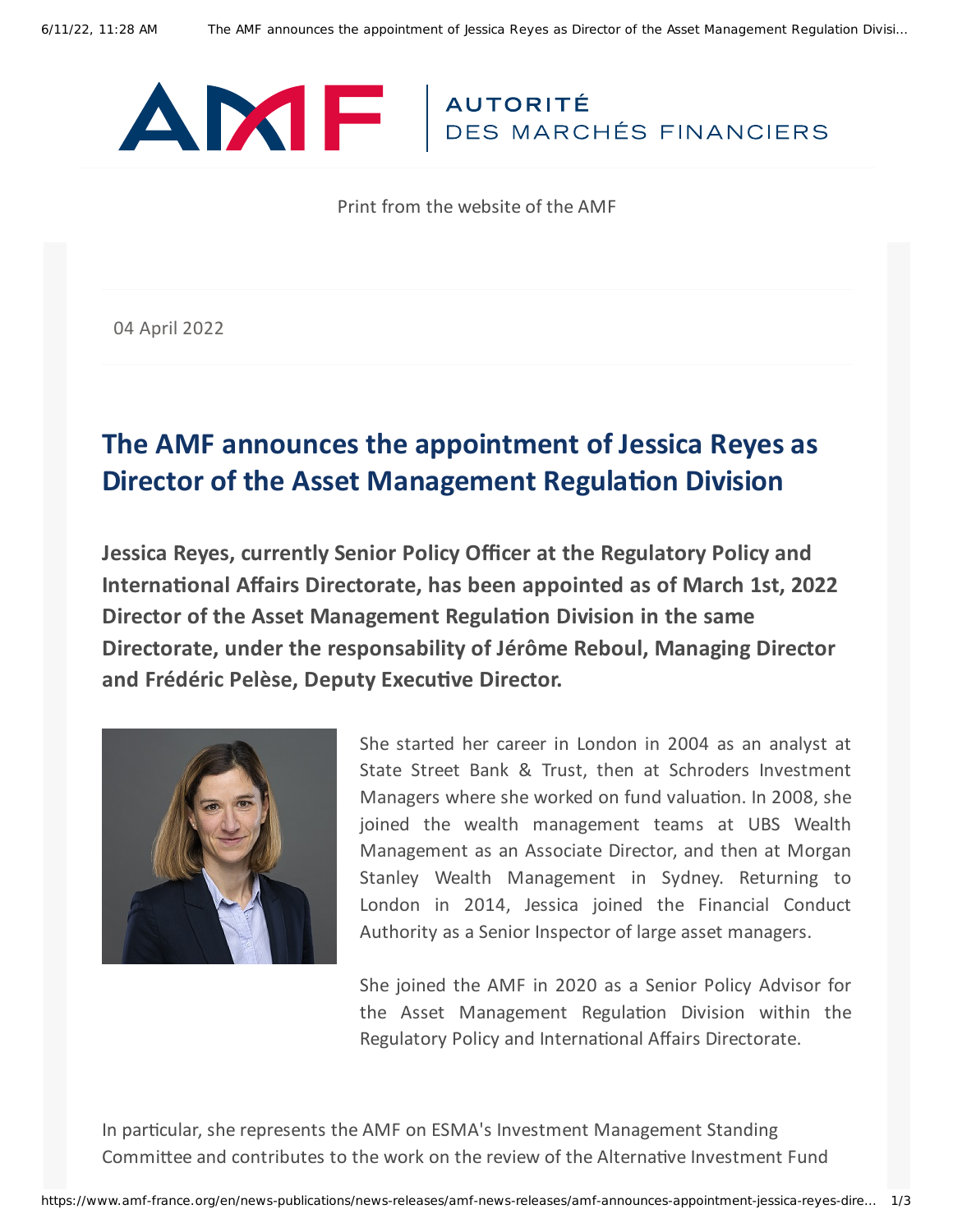6/11/22, 11:28 AM The AMF announces the appointment of Jessica Reyes as Director of the Asset Management Regulation Divisi…

Managers Directive (AIFMD) and the European Long Term Investment Funds Regulation (ELTIF). At the international level, Jessica co-chaired the work of the Financial Stability Board (FSB) and the International Organization of Securities Commissions (IOSCO) on liquidity management by open-ended funds during the March 2020 crisis. Currently, she is a member of the FSB's technical expert group on open-ended funds.

Jessica Reyes has a degree in Business Administration and Management from the Universidad de Las Palmas de Gran Canaria. She also holds a master's degree in finance from AFI Escuela de Finanzas in Madrid.

## About the AMF

*The AMF is an independent public authority responsible for ensuring that savings invested in financial products are protected and that investors are provided with adequate information. The AMF also supervises the orderly operations of markets. Visit our website [https://www.amf-france.org](https://www.amf-france.org/) URL = [https://www.amf-france.org/]*

## PRESS CONTACT

. AMF Communications<br>- Directorate

+33 (0)1 5345 [6028](tel:+33153456028)

## ON THE SAME TOPIC

[Subscribe](https://www.amf-france.org/en/subscriptions-rss-feeds) to our alerts and RSS feeds